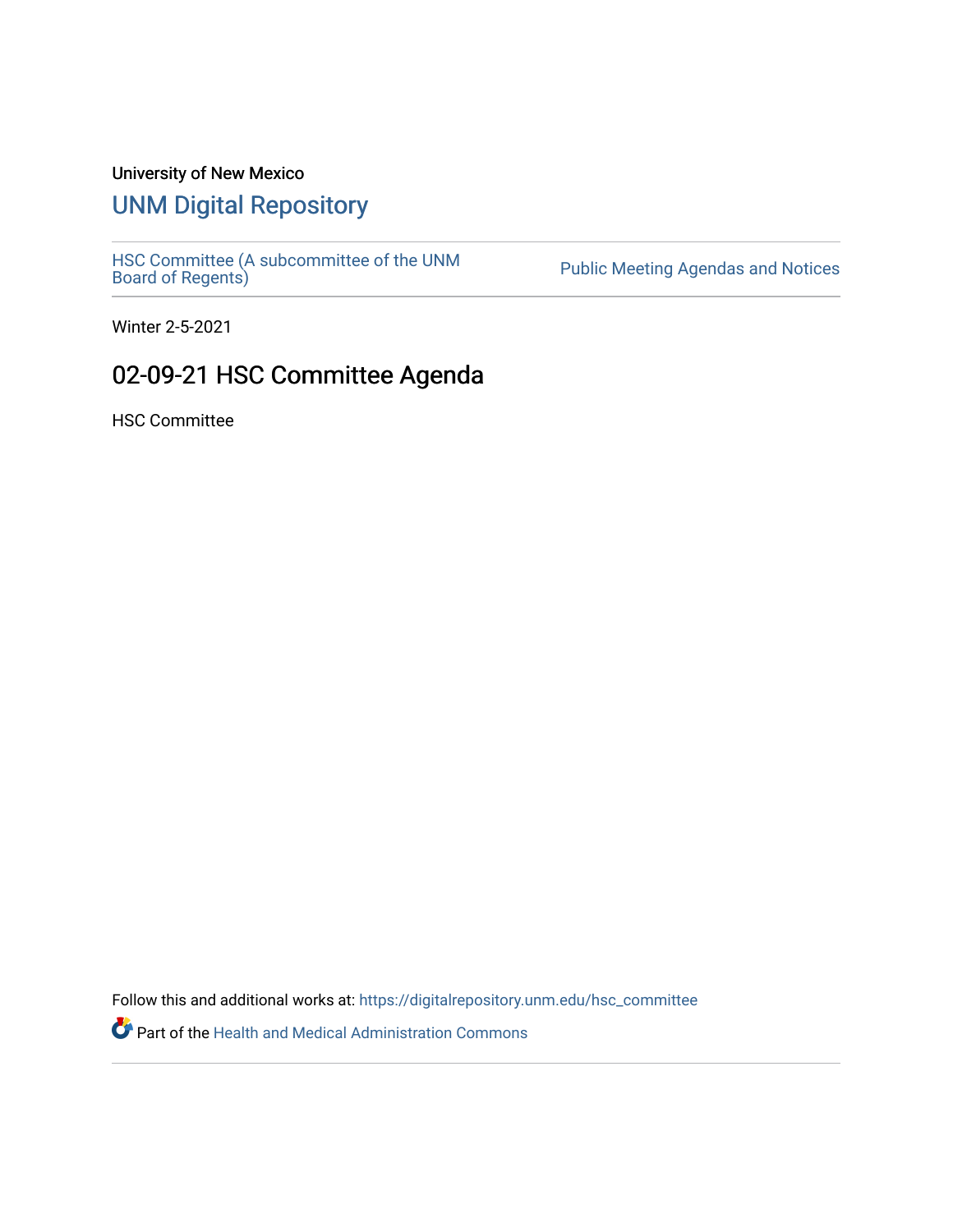

## Meeting of the **UNM Health Sciences Center Committee (HSCC)** February 09, 2020 8:30 a.m. *\*\*VIRTUAL MEETING\*\** <https://live.unm.edu/board-of-regents>

- I. Call to Order *(Rob Schwartz)*
	- A. Confirmation of Quorum
	- B. Vote to Adopt Agenda
	- C. Public Comment *(3-minute limit per speaker)*
- II. Closed Session: Vote to close the meeting and to proceed in Closed Session (Roll Call Vote)
	- A. Discussion and, where appropriate, determination relative to strategic and longrange business plans or trade secrets of public hospitals pursuant to NMSA 1978, Section 10-15-1H(9)
	- B. Discussion and, where appropriate, determination of matters subject to the attorney-client privilege pertaining to threatened or pending litigation in which the public body is or may become a participant pursuant to NMSA 1978, Section 10-15- 1H(7)
- III. Vote to Reconvene in Open Session and Certification that only those matters described in Agenda Item XI above were discussed in Executive Session and, if necessary, final action with regard to those matters will be taken in Open Session.
- IV. Vote to Approve the Minutes of the December 01, 2020 Meeting
- V. HSC EVP & HS CEO Report *(Doug Ziedonis)*
	- Monthly Financial Report *(Ava Lovell)*
- VI. UNM Health System Report *(Mike Richards)*
- VII. Information Items
	- A. College of Population Health *(Nina Wallerstein)*
- VIII.Action Items
	- A. Request for Approval of UNMH Items *(Bonnie White and Kate Becker)*
		- 1. Disposition of Assets
		- 2. Medical Equipment Consultant (\$2,347,325)
		- 3. 1209 University Clinic DOH Licensing (\$1,265,000)
		- 4. 2400 Tucker Clinic DOH Licensing (\$2,500,000)
		- 5. Phase III New UNM Hospital Tower (\$365,000,000)
		- 6. Crisis Triage (\$1,300,000)
		- 7. Uptown Clinic Lease (\$193,600)
		- 8. Request to Approve Resolution authorizing filing the Application with HUD for the HUD-insured financing for the New Hospital Tower
	- B. Request for Approval of Appointment of Certain Directors of UNM Medical Group, Inc. *(Scot Sauder & Robb McLean)*
	- C. Request for Approval of Annual Meeting of the Member, UNM Medical Group, Inc. *(Scot Sauder & Robb McLean)*